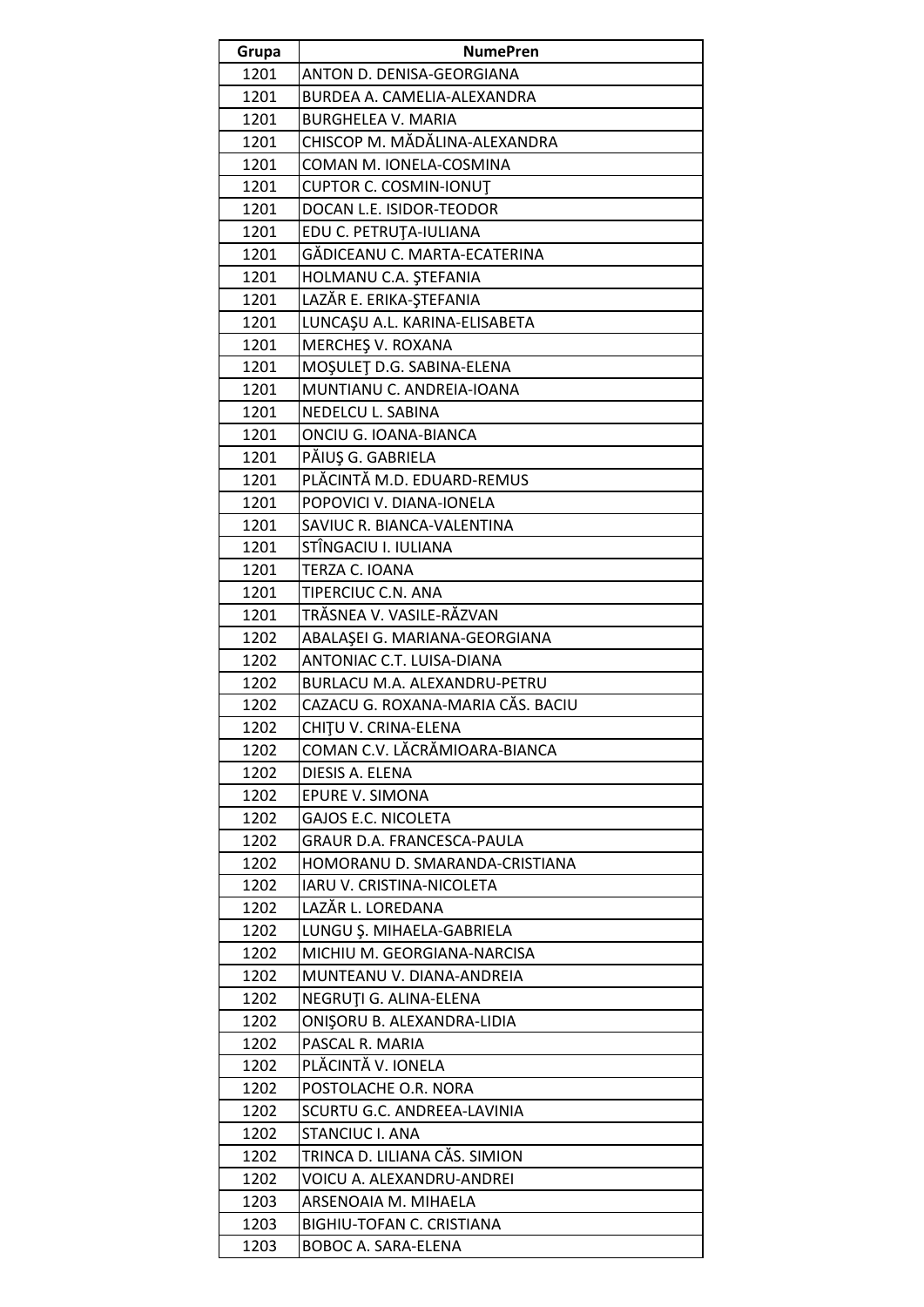| 1203         | BUTACU G.S. IASMINE SORINA-MARIA             |
|--------------|----------------------------------------------|
| 1203         | CARP V. MARIA-ADINA                          |
| 1203         | CIOATĂ V. LAURA-MARIA                        |
| 1203         | COLONESCU M. ADINA                           |
| 1203         | CONDEI N. MARIAN-NICU                        |
| 1203         | DAMIAN D. TEODORA                            |
| 1203         | DÎM P. DORIN                                 |
| 1203         | <b>EYADEH Z. MARIA</b>                       |
| 1203         | <b>GANEA C. ROXANA-MIHAELA</b>               |
| 1203         | HOROMNEA I.R. ERIKA-LIDIA                    |
| 1203         | IFRIM P. ANA-MARIA                           |
| 1203         | KONTOPANOS I. GEORGIOS                       |
| 1203         | LEIZERIUC R.M. ANA-COSMINA                   |
| 1203         | MICU E.D. EVELIN-ANITA                       |
| 1203         | NICA C. IOANA-BIANCA                         |
| 1203         | ONOFREI V. CRINA-MIHAELA                     |
| 1203         | PATRAȘC A. ADINA-ELENA                       |
| 1203         | PLOTON G. MARIA-IASMINA                      |
| 1203         | PRICOP T. IULIA-IOLANDA                      |
| 1203         | ROMANESCU L.D. ADINA-MARGARETA               |
| 1203         | SEBESTIN C. CORINA                           |
| 1203         | TIBA R.I. CEZARA-IOANA                       |
| 1203         | TUDOSĂ D. ADELINA                            |
| 1203         | VORNICU C.V. ROXANA-ELENA                    |
| 1204         | ANDREI C.F. DELIA-ELENA                      |
| 1204         | ARTENE C. ANTONIA                            |
| 1204         | BOSINCEAN G.C. ISABELA-ANDREEA               |
| 1204         | <b>BUTNACIUC A. OLIVIA-IOANA</b>             |
| 1204         | CHEDICĂ C. ANA-MARIA                         |
| 1204         | CIOBANU V. ROXANA-IOANA                      |
| 1204         | CONDURACHE D. ALEXANDRA                      |
| 1204         | CUCOȘ C. CĂTĂLINA                            |
| 1204         | DANILIUC G. AMALIA-PAULA                     |
| 1204         | DITU V. MIRIAM-IOANA                         |
| 1204         | DUMITRU L. DARIA-MARIA                       |
| 1204         | FÂNARIU C.M. BIANCA-ELENA                    |
| 1204         | GHEORGHE P. CRISTIANA-BIANCA                 |
| 1204         | GRIGORIU G. LAURA-ANA-MARIA                  |
| 1204         | HRIB M.E. ANDRADA-IOANA                      |
| 1204         | LEPĂDATU Ș. ANA-MARIA                        |
| 1204         | MUNTEANU F. ROXANA-GEORGIANA                 |
| 1204         | NICOLENCO E. ALEXANDRU-CRISTIAN              |
| 1204         | ONOFREI I. GEORGIANA                         |
| 1204         | PĂTRU D. THEODORA                            |
| 1204         | PODARU C. BIANCA-IOANA                       |
| 1204         | PRICOPE G. ADELINA                           |
| 1204         | ROTARU Ș. SIMINA<br>SIMIAN D. MIHAELA-RALUCA |
| 1204<br>1204 | STRATU D. GABRIELA                           |
| 1204         | TUDOSE R. MARIA-ELENA                        |
| 1205         | ANTONIA G. OANA-ELENA CĂS. GUGIUMAN          |
| 1205         | ASOFIEI C. RADU                              |
| 1205         | CĂLIN I. DIANA                               |
| 1205         | CHEIA S. DENISA                              |
|              |                                              |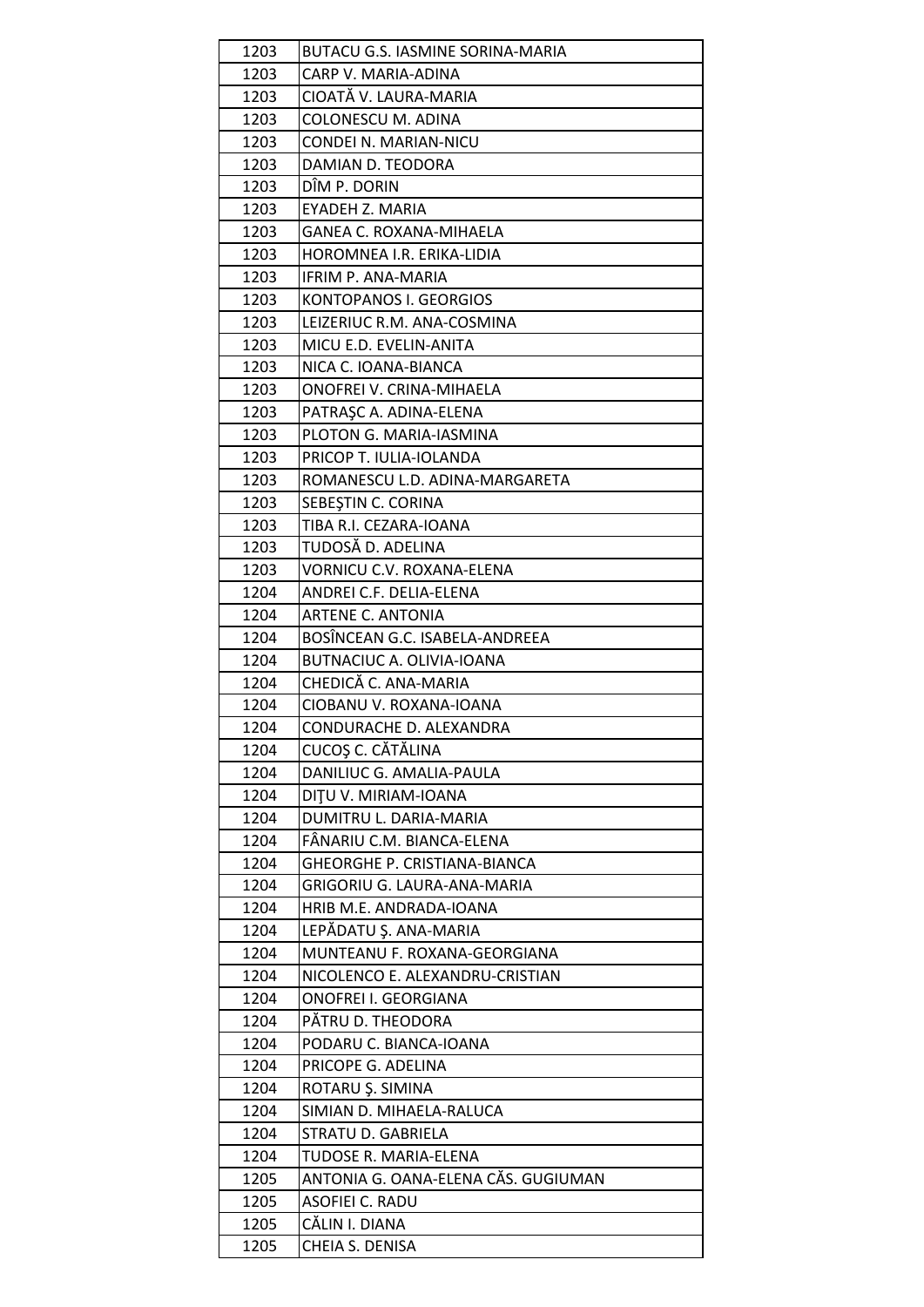| 1205         | CIOBANU M. VERONICA                    |
|--------------|----------------------------------------|
| 1205         | COVAŞ N.C. SORINA-ALEXANDRA            |
| 1205         | DASCĂLU M. MIHAI-CEZAR                 |
| 1205         | DOBRE C. CATINCA                       |
| 1205         | FILIMON G. ANDREEA-GABRIELA            |
| 1205         | GABORĂ M. FRANCESCA-ȘTEFANA            |
| 1205         | GRĂDINARU D. AMALIA-IOANA              |
| 1205         | <b>GRUMEZA V.I. ANDREEA-RALUCA</b>     |
| 1205         | HERMENIUC D. BIANCA-ȘTEFANIA           |
| 1205         | HROMEI I. DIANA-MARIA                  |
| 1205         | <b>IONESCU G. MELANIA</b>              |
| 1205         | LEPŞA I. DIANA-SALOMEEA                |
| 1205         | <b>MACUC R. MATEI</b>                  |
| 1205         | MIHĂLCUȚ C.R. EMANUEL                  |
| 1205         | NISTOR C. GEORGIANA-ANCUTA             |
| 1205         | ONOFREI V. ROBERTA-MIHAELA             |
| 1205         | POLEAC G. DANIELA-ANDREEA              |
| 1205         | RĂDĂUȚĂ O. CĂTĂLINA                    |
| 1205         | SABĂU F.M. MARIA-LUIZA-ALEXANDRA       |
| 1205         | TURCU R. DENISA                        |
| 1205         | TÎMPĂU A. ALEXANDRA                    |
| 1205         | ZAHARIA I. CORINA-ELENA                |
| 1206         | BĂRBĂCUȚ C. HORIA                      |
| 1206         | CALMUSCHI L.M. EDUARD-MIHAI            |
| 1206         | <b>CLAPON G. GEORGIANA-MARY</b>        |
| 1206         | CRĂCIUN C. ANA-CĂTĂLINA                |
| 1206         | CRISTEA C.C. ȘTEFANIA-COSETTE          |
| 1206         | DAVID D. DIANA-NICOLETA                |
| 1206         | DOBRILĂ G. RALUCA-ELENA                |
| 1206         | FILOTE P. IULIA-MARIANA                |
| 1206         | <b>GUCIANU I. OTILIA-CRISTINA</b>      |
| 1206         | <b>HRUBARU G. MIHAI</b>                |
| 1206         | IORDACHI O. AIDA-GABRIELA              |
| 1206         | LAVRIC M.S. BEATRICE-PETRONELA         |
| 1206         | LOGHIN C. BIANCA                       |
| 1206         | MAVRICHI C. MĂDĂLINA IOANA FLORENTINA  |
| 1206         | MILITARU N. PAULA-ELENA                |
| 1206         | NAZARIE C.I. ȘTEFAN-VLADIMIR           |
| 1206         | NITĂ V. GEORGE-STELIAN                 |
| 1206         | OLĂERIU M.V. MARIA-IULIANA             |
| 1206         | ONUȚĂ F.P. ELENA- ALEXANDRA            |
| 1206         | PERHINSCHI C.I. DIANA-PARASCHIVA       |
| 1206         | POMOHACI D. RALUCA-PAULA               |
| 1206         | SISMANOVIC A. ALEKSANDRA               |
| 1206         | STROESCU F. ANDREEA-CĂTĂLINA           |
| 1206         | SALARU A. IOANA-PAULA                  |
| 1206         | TINCU A. ALEXANDRA-GABRIELA            |
| 1206         | UNGUREANU F.N. MARA                    |
| 1206         | ZĂLOG F. GEORGE-ALEXANDRU              |
| 1207<br>1207 | <b>ANDRIESCU M. ROBERT</b>             |
| 1207         | BRAN I. LAURA-DENISA<br>BRUMĂ P. PAULA |
| 1207         | CANTOREANU F.M. ANASTASIA              |
|              |                                        |
| 1207         | CHIPONCĂ F.N. ALEXANDRA                |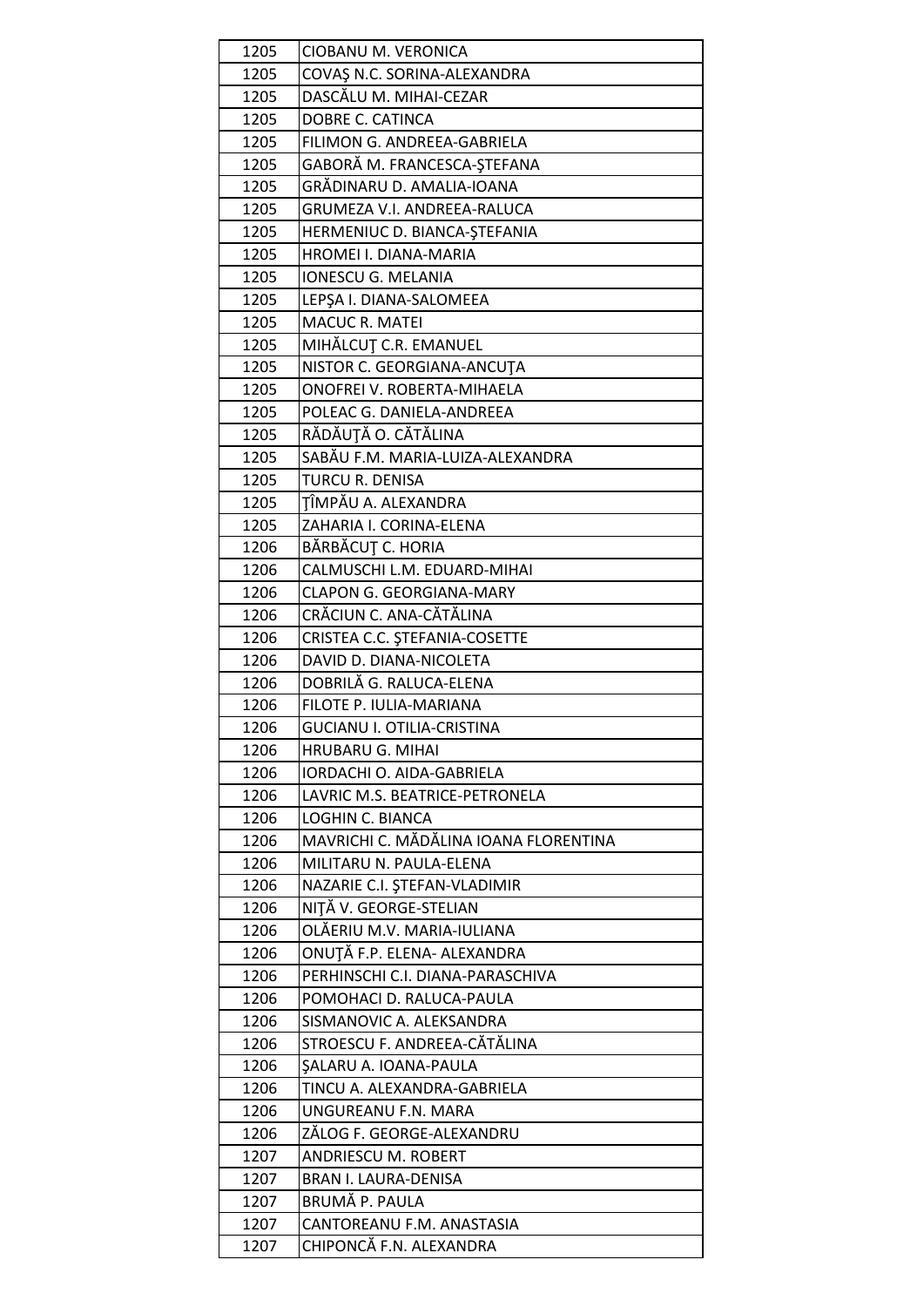| 1207         | COCIERU D.C. OANA-IULIANA                               |
|--------------|---------------------------------------------------------|
| 1207         | CRĂCIUN G. ELENA-CRISTINA                               |
| 1207         | <b>DEORDE I. BERNADETA</b>                              |
| 1207         | DOLHĂSCU I. EUGENIA-MARIA                               |
| 1207         | FLOREA M.C. CAMELIA                                     |
| 1207         | GICOVANU C.A. GABRIEL-BOGDAN                            |
| 1207         | <b>GUGUREL M. CRISTINA-OLIVIA</b>                       |
| 1207         | HURJUI I. DARIA-IOANA                                   |
| 1207         | <b>ISTRATE G. GEORGIANA</b>                             |
| 1207         | MARCU C.I. IASMINA-ALEXANDRA                            |
| 1207         | MÎNEA P.A. MARINA-ANDRADA                               |
| 1207         | MORARU I. TEODORA                                       |
| 1207         | NEAGU G.D. BIANCA-LARISA                                |
| 1207         | OANĂ Ș. ADELINA                                         |
| 1207         | OPRICA M. MARCELA CĂS. MARCU                            |
| 1207         | PETCU C.A. ELENA-MANUELA                                |
| 1207         | RADU C.I. EDUARD-ROBERT                                 |
| 1207         | SMĂRĂNDESCU C. ANDREEA-DENISA                           |
| 1207         | SUDIT A. CIPRIAN                                        |
| 1207         | VITEL G. GEORGIANA-EMANUELA                             |
| 1207         | ZAUER C. CEZAR-IOAN                                     |
| 1208         | ANDRIESCU E.A. RAREŞ                                    |
| 1208         | ANTIP M. ANA-MARIA                                      |
| 1208         | BĂLAN T. ANDREEA                                        |
| 1208         | BUCATARIU C.C. DRAGOȘ-CONSTANTIN                        |
| 1208         | CHIRICA T. ROXANA-FELICIA                               |
| 1208         | COJOC N. MARIA-RALUCA                                   |
| 1208         | DIAC P. SABINA                                          |
| 1208         | DRĂGAN D. ȘTEFAN                                        |
| 1208         | FLOREA C.I. SABINA                                      |
| 1208         | GÎDILICA S. LARISA CĂS. CERNOBAI                        |
| 1208         | HURJUI C. RAREŞ-CONSTANTIN                              |
| 1208         | JIGANIE-BOIA D.M. MATEI-COSTIN                          |
| 1208         | LUCAN C. GABRIELA                                       |
| 1208         | MARDARE-BUEMA P. ANDREEA                                |
| 1208         | MONORAN M.C. LAURA-ANDREEA                              |
| 1208         | <b>NEAGU C. GABRIELA</b>                                |
| 1208<br>1208 | OCRAIM M. IOANA-TEODORA<br>OPRISAN M.M. IASMINA-ANDREEA |
|              |                                                         |
| 1208         | OSTAFIE P. CARMEN CĂS. BURLACU<br>PETREA F. MIANA       |
| 1208<br>1208 | PINTILIE P. ANDREEA-MĂDĂLINA                            |
| 1208         | POPA M.S. ANDREEA-BIANCA                                |
| 1208         | RADU C. IOANA                                           |
| 1208         | SOCHIRCA V. VALERIA                                     |
| 1208         | TANASE D. IOANA-DENISIA                                 |
| 1208         | TOFAN G. PETRONELA                                      |
| 1208         | VATAMANIUC G.F. TEOFANA                                 |
| 1209         | ALEXANDRU M.N. ROBERT                                   |
| 1209         | AMARITEI G.D. CARMEN-GABRIELA                           |
| 1209         | ANTOCHE R.D. GABRIEL                                    |
| 1209         | BANU D. MIRABELA-ŞTEFANIA                               |
| 1209         | <b>BUJOR N.I. IONUȚ-NICOLAE</b>                         |
| 1209         | CHIRICHES C. FLORENTINA-BRIGITA                         |
|              |                                                         |